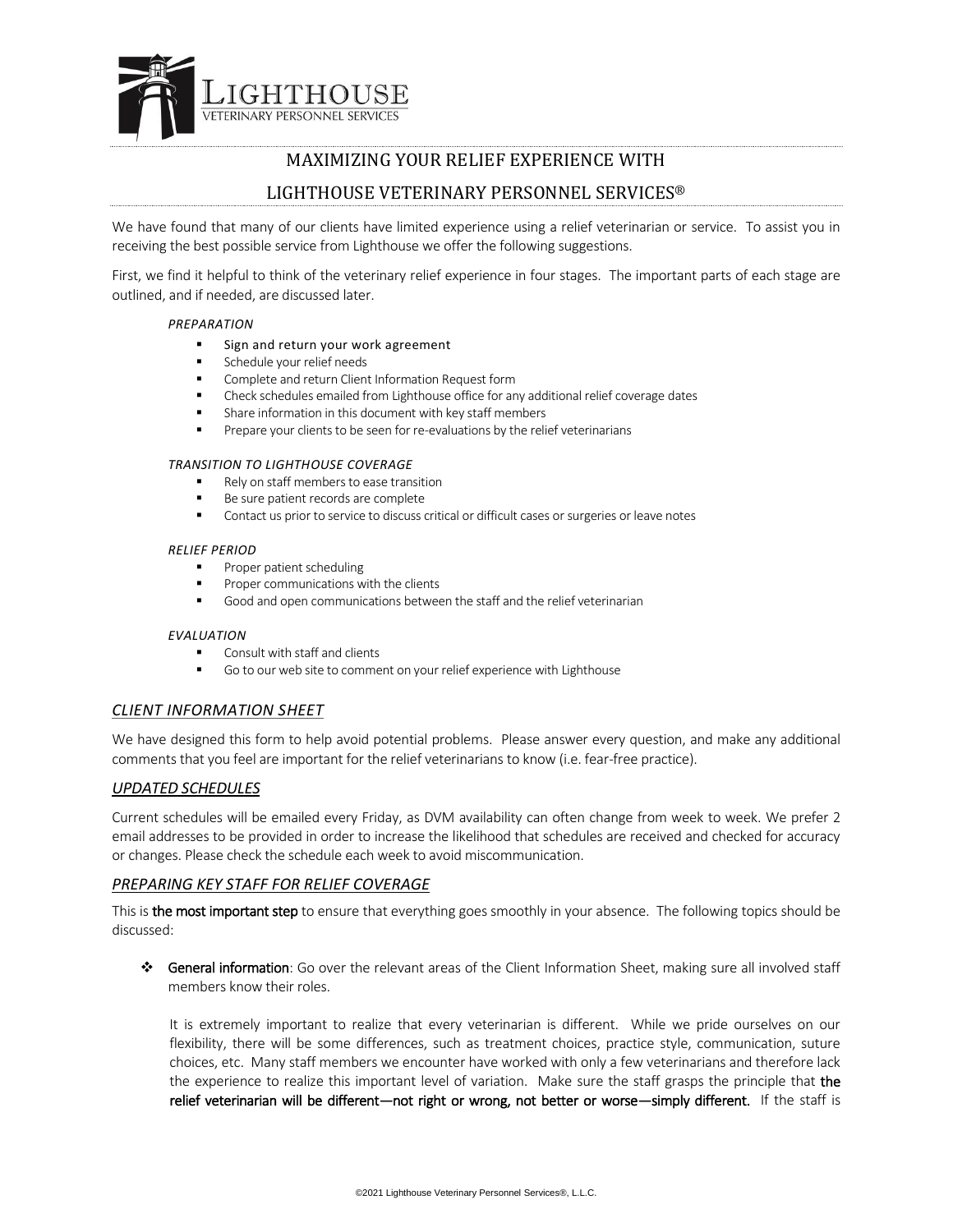uneasy with something the relief DVM is doing or has done, it should always be mentioned. We are happy to explain our actions, and this also helps us to "fit in" to your practice.

The staff will run the clinic. They will schedule appointments, enforce policies, inform the relief doctor of what needs to be done and accompanying time constraints, enter charges into your software system, and take payments. The relief veterinarian is in charge of the medicine, but information on policies, re-evaluation procedures, referrals, etc. will be welcomed and actively sought. If possible, a knowledgeable staff member should be available during appointments to help with these areas and to assist the relief DVM.

◆ Communication with Clients: Be sure all clients understand that they will be seen by the relief veterinarian who is substituting for the regular DVM. It is important for the staff to express confidence in the relief veterinarian's abilities in order to reassure the client and start the visit on a positive note.

The staff will usually be the first to know of any problems that a client might have with the relief DVM. Many times a problem has to do with practice style or confidence. In these instances, positive reinforcement from a trusted staff member can go a long way. Any problem should always be reported to the relief doctor; remember that you are on the same team with the same goals, and staff feedback is what allows good relief DVMs to "fine tune" their practice style to better fit your practice.

\* Scheduling: Generally we are very comfortable seeing one client every 20 minutes. Allowing additional time for very sick cases, multiple problems, multiple animals, or difficult clients is also recommended. Remember that a relief veterinarian requires additional time because of the need for more complete records, to allow time to introduce and familiarize themselves with new owners and pets, and to gain familiarity with the facility and policies.

Our veterinarians will have varying practice strengths and if possible, we recommend scheduling to utilize these (i.e., dental skills, surgery, exotic animals). In fact, this diversity of practice strengths is an advantage when using a relief service.

We suggest that appointments and surgeries not be overbooked if additional cases need to be seen or special clients accommodated. We recommend extending appointments so that other clients don't have to wait.

## *STAFFING*

The clinic should be regularly staffed during the relief period. This is extremely important, especially with key employees such as office managers and technicians, due to the relief DVM's strong dependence on the support staff.

## *CLIENT RECORDS*

For 2 weeks prior to the relief period, we recommend an emphasis on keeping complete medical records on any sick animals that are seen since we may need to re-evaluate these cases in your absence. While we can certainly re-evaluate cases with no records if necessary, the additional information allows us to do a more thorough job with greater continuity of care.

We make every attempt to keep very complete records, emphasizing our communications with clients. In paperless or paper-light practices, our doctors will enter patient information in the medical record with the assistance of a staff member who is familiar with the practice software.

While we constantly strive to work with the systems in place within a clinic, one variation should be made. In clinics with paper charts or any type of printed patient information, these records should be left outside of the exam room so that the relief DVM can review the record before entering.

## *EVALUATION*

We encourage our clients to review their relief experience with Lighthouse on our web site (www.lighthousevet.com). Both positive and negative comments are welcomed, allowing us to work together to constantly improve our service to you and your clients.